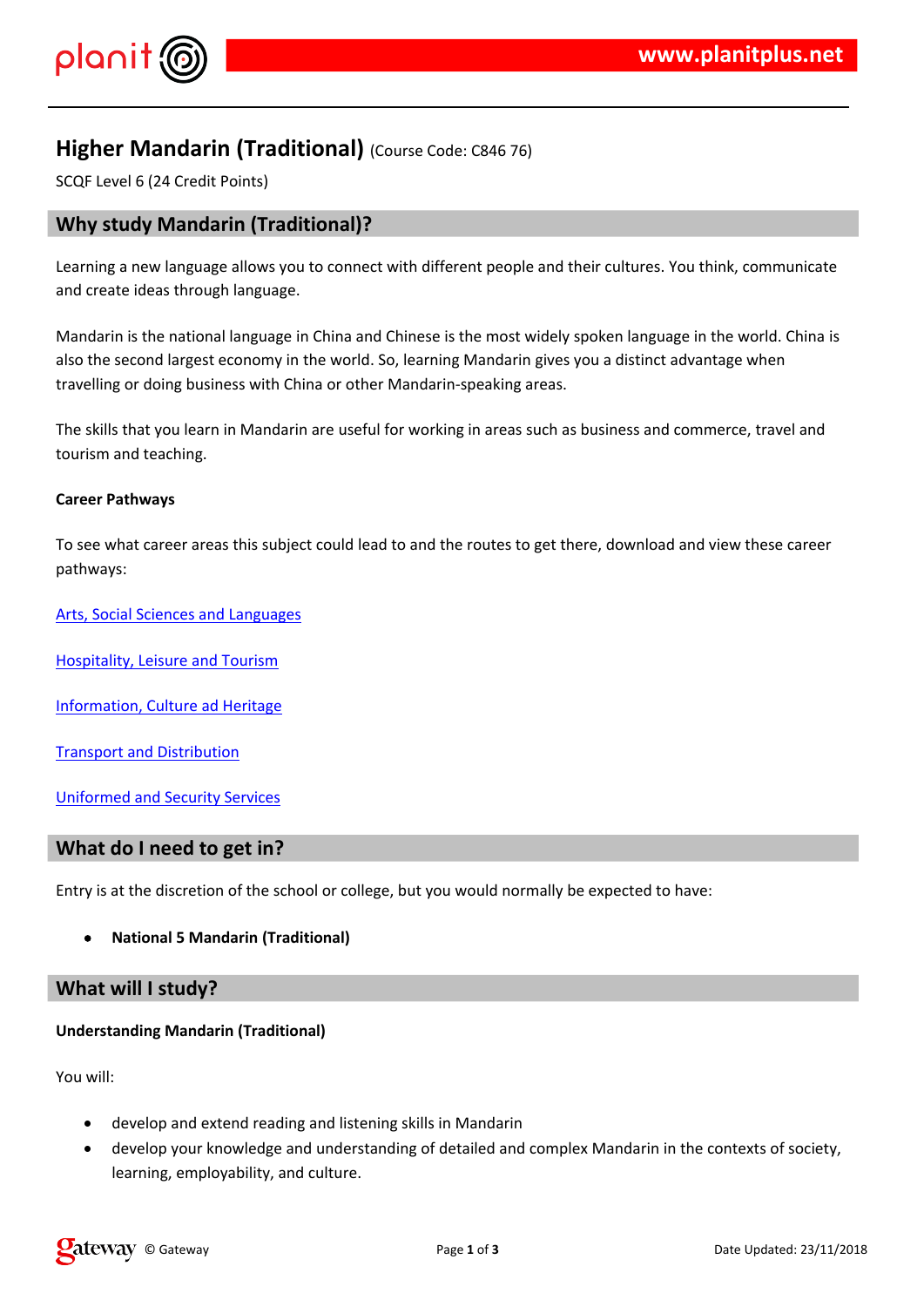$+ 8\%%$ 

 $\mathbf{u} = \mathbf{u}$ 

 $$ \%$   $18'$   $8\%$ ,  $$8'$   $$8'$ ,  $$8\%$   $$8'$   $$1'$   $$8'$ 

, % ' ' & ' & % ' ( / '% & '& ' ) ( ' 8 ( &  $\frac{1}{2}$  %  $\%$   $8' - 08\%$   $($  %

 $2)$  ( 

> $\mathcal{L}^{(1)}$  and  $\mathcal{L}^{(2)}$ 8 8 ( 8 8 )  $\sim 10^{11}$  km  $^{-1}$  $9$  $9 \quad 8' \quad \% \& \quad ' \& ' \quad ).$  $\mathbf{U}=\mathbf{U}$  ,  $\mathbf{U}=\mathbf{U}$  $\frac{1}{2}$ ,  $\frac{1}{2}$ ,  $\frac{1}{2}$ ,  $\frac{1}{2}$ ,  $\frac{1}{2}$ ,  $\frac{1}{2}$ ,  $\frac{1}{2}$ ,  $\frac{1}{2}$ ,  $\frac{1}{2}$ ,  $\frac{1}{2}$ ,  $\frac{1}{2}$ ,  $\frac{1}{2}$ ,  $\frac{1}{2}$ ,  $\frac{1}{2}$ ,  $\frac{1}{2}$ ,  $\frac{1}{2}$ ,  $\frac{1}{2}$ ,  $\frac{1}{2}$ ,  $\frac{1}{2}$ ,  $\frac{1}{2}$ ,

8. (. '8%% 0 9 & ( & ( & & '1; & '/ ' &  $\rightarrow$ 0 (1)  $\frac{1}{2}$  (1)  $\frac{1}{2}$  (1)  $\frac{1}{2}$  (1)  $\frac{1}{2}$  (1)  $\frac{1}{2}$  (1)  $\frac{1}{2}$  (1)  $\frac{1}{2}$  (1)  $\frac{1}{2}$  (1)  $\frac{1}{2}$  (1)  $\frac{1}{2}$  (1)  $\frac{1}{2}$  (1)  $\frac{1}{2}$  (1)  $\frac{1}{2}$  (1)  $\frac{1}{2}$  (1)  $\frac{1}{2}$  (1)  $\frac{1$ 

 $(1)$  (and  $(2)$   $(3)$   $(4)$   $(5)$   $(6)$   $(6)$   $(6)$   $(6)$   $(6)$   $(6)$   $(6)$   $(6)$   $(6)$   $(6)$   $(6)$   $(6)$   $(6)$   $(6)$   $(6)$   $(6)$   $(6)$   $(6)$   $(6)$   $(6)$   $(6)$   $(6)$   $(6)$   $(6)$   $(6)$   $(6)$   $(6)$   $(6)$   $(6)$   $(6)$   $(6)$   $\overline{\phantom{a}}$  $( ' 8 * )$ 

2)  $(1.8' + 1.6)$  (1.  $(2.8' + 1.6)$  (1.  $(3.8' + 1.6)$  (1.  $(3.8' + 1.6)$  (1.  $(3.8' + 1.6)$  (1.  $(3.8' + 1.6)$  (1.  $(3.8' + 1.6)$  (1.  $(3.8' + 1.6)$  (1.  $(3.8' + 1.6)$  (1.  $(3.8' + 1.6)$  (1.  $(3.8' + 1.6)$  (1.  $(3.8' + 1.6)$  (1.  $($ 

 $(1, 0)$   $(1, 0)$   $(2, 0)$   $(3, 0)$   $(4, 0)$   $(5, 0)$   $(6, 0)$   $(7, 0)$   $(8, 0)$   $(8, 0)$   $(9, 0)$   $(1, 0)$ 

 $\begin{array}{c} 1 & \star \\ \hline \end{array}$ 8. 0) '.%, ()& \$ ( 2)

 $1'$  28' & & ' % 5 & )  $\frac{14}{1}$  $14 (8.') = 8'$  /  $28'88'$  % 58)  $(8. ' 8 (> 8 8' / ' 2 8' 8 8' % 5 8)$  $\frac{14}{1}$  $(8. \t\t\t#8 \t\t 78" \t\t 8'2 \t\t 8.858\%$  $\frac{14}{1}$ 

 $\mathcal{L}$ 

 $($  . % ( ) ((  $\&$  . % % )  $6\overline{6}$ 

 $+$  \$)